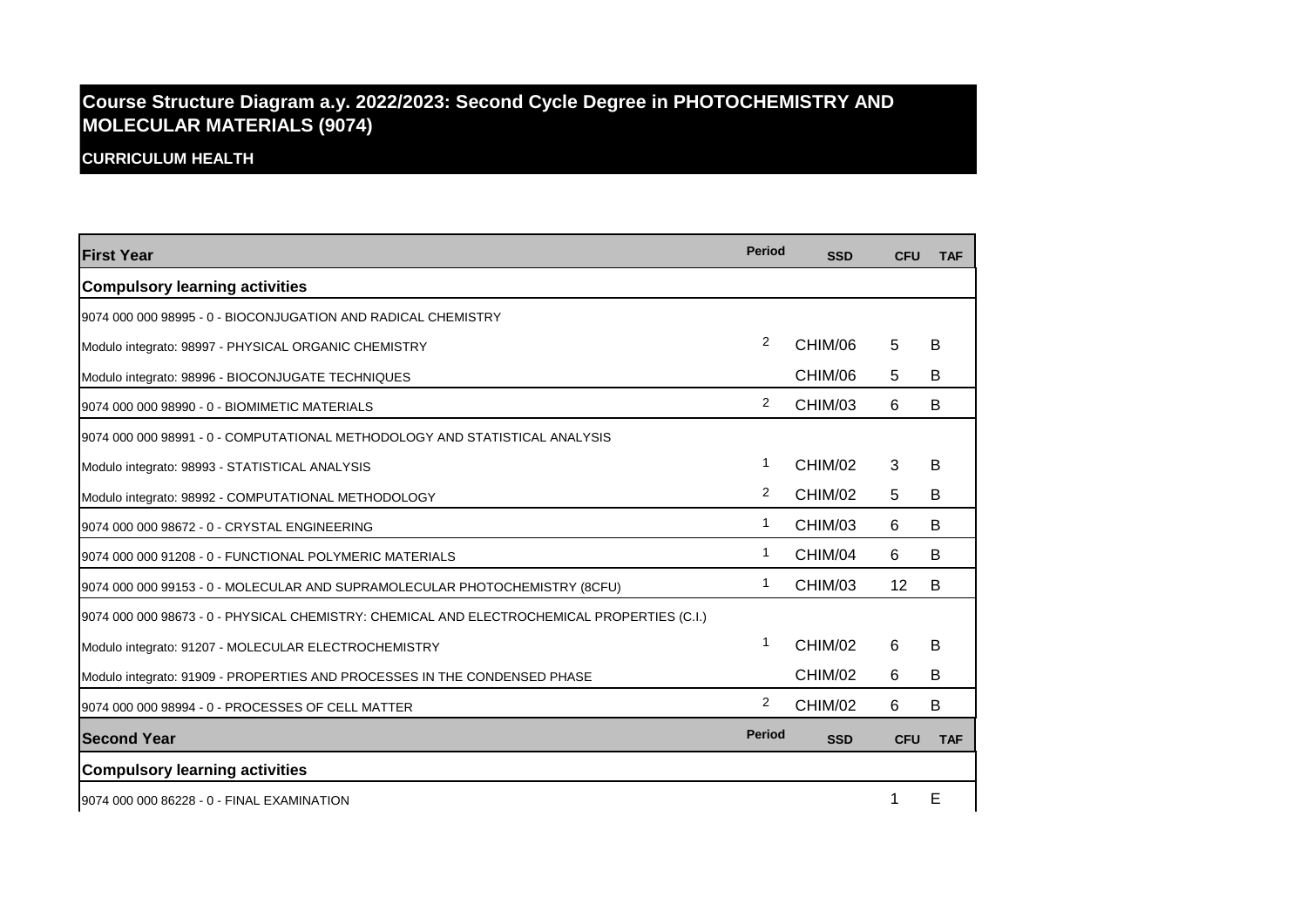| 9074 000 000 91994 - 0 - FRONTIERS IN SCIENCE                                          |         | 3  | F            |
|----------------------------------------------------------------------------------------|---------|----|--------------|
| 9074 000 000 98714 - 0 - INTERNSHIP FOR PREPARATION FOR THE FINAL EXAMINATION (20 CFU) |         | 20 | Е            |
| 9074 000 000 99113 - 0 - NANOMEDICINE AND LIGHT-RESPONSIVE MATERIALS                   |         |    |              |
| Modulo integrato: 99114 - SOFT AND LIGHT -RESPONSIVE MATERIALS                         | CHIM/03 | 5  | B            |
| Modulo integrato: 91241 - NANOMEDICINE                                                 | CHIM/03 | 5  | B            |
| <b>Elective learning activities</b>                                                    |         |    |              |
| 9074 000 000 99126 - 0 - APPLIED BIOMATERIALS                                          | CHIM/03 | 6  | C            |
| 9074 000 000 99128 - 0 - ASTROBIOLOGY                                                  | CHIM/02 | 6  | C            |
| 9074 000 000 99127 - 0 - BIOMIMETIC SUPRAMOLECULAR CHEMISTRY                           | CHIM/03 | 6  | C            |
| 9074 000 000 99124 - 0 - DIAGNOSTIC AND MICROFABRICATION TECHNIQUES FOR HEALTHCARE     | CHIM/02 | 6  | $\mathsf{C}$ |
| 9074 000 000 91243 - 0 - PHOTOBIOPHYSICS AND PHOTOBIOLOGY                              | CHIM/02 | 6  | C            |
| 9074 000 000 91237 - 0 - POLYMERIC MATERIALS FOR LIFE SCIENCE                          | CHIM/04 | 6  | $\mathsf{C}$ |
| <b>Free Choice learning activities</b>                                                 |         |    |              |
| 9074 000 000 97475 - 0 - ADVANCED ORGANIC SYNTHESIS FOR FUNCTIONAL MATERIALS           | CHIM/06 | 6  | $\mathsf{C}$ |
| 9074 000 000 99126 - 0 - APPLIED BIOMATERIALS                                          | CHIM/03 | 6  | C            |
| 9074 000 000 99128 - 0 - ASTROBIOLOGY                                                  | CHIM/02 | 6  | $\mathsf{C}$ |
| 9074 000 000 99127 - 0 - BIOMIMETIC SUPRAMOLECULAR CHEMISTRY                           | CHIM/03 | 6  | C            |
| 9074 000 000 99124 - 0 - DIAGNOSTIC AND MICROFABRICATION TECHNIQUES FOR HEALTHCARE     | CHIM/02 | 6  | $\mathsf{C}$ |
| 9074 000 000 99129 - 0 - ELECTRONIC AND OPTICAL MICROSCOPY                             | CHIM/03 | 6  | C            |
| 9074 000 000 98716 - 0 - ENVIRONMENTAL PHOTOCHEMISTRY AND PHOTOPROTECTION              | CHIM/03 | 6  | C            |
| 9074 000 000 91239 - 0 - MATERIALS SPECTROSCOPY                                        | CHIM/02 | 6  | $\mathsf{C}$ |
| 9074 000 000 91236 - 0 - ORGANIC ELECTRONICS: MATERIALS AND APPLICATIONS               | CHIM/02 | 6  | C            |
| 9074 000 000 91243 - 0 - PHOTOBIOPHYSICS AND PHOTOBIOLOGY                              | CHIM/02 | 6  | $\mathsf{C}$ |
| 9074 000 000 91237 - 0 - POLYMERIC MATERIALS FOR LIFE SCIENCE                          | CHIM/04 | 6  | C            |
| 9074 000 000 97510 - 0 - POLYMERS FOR ENERGY AND ADVANCED APPLICATIONS                 | CHIM/04 | 6  | $\mathsf{C}$ |